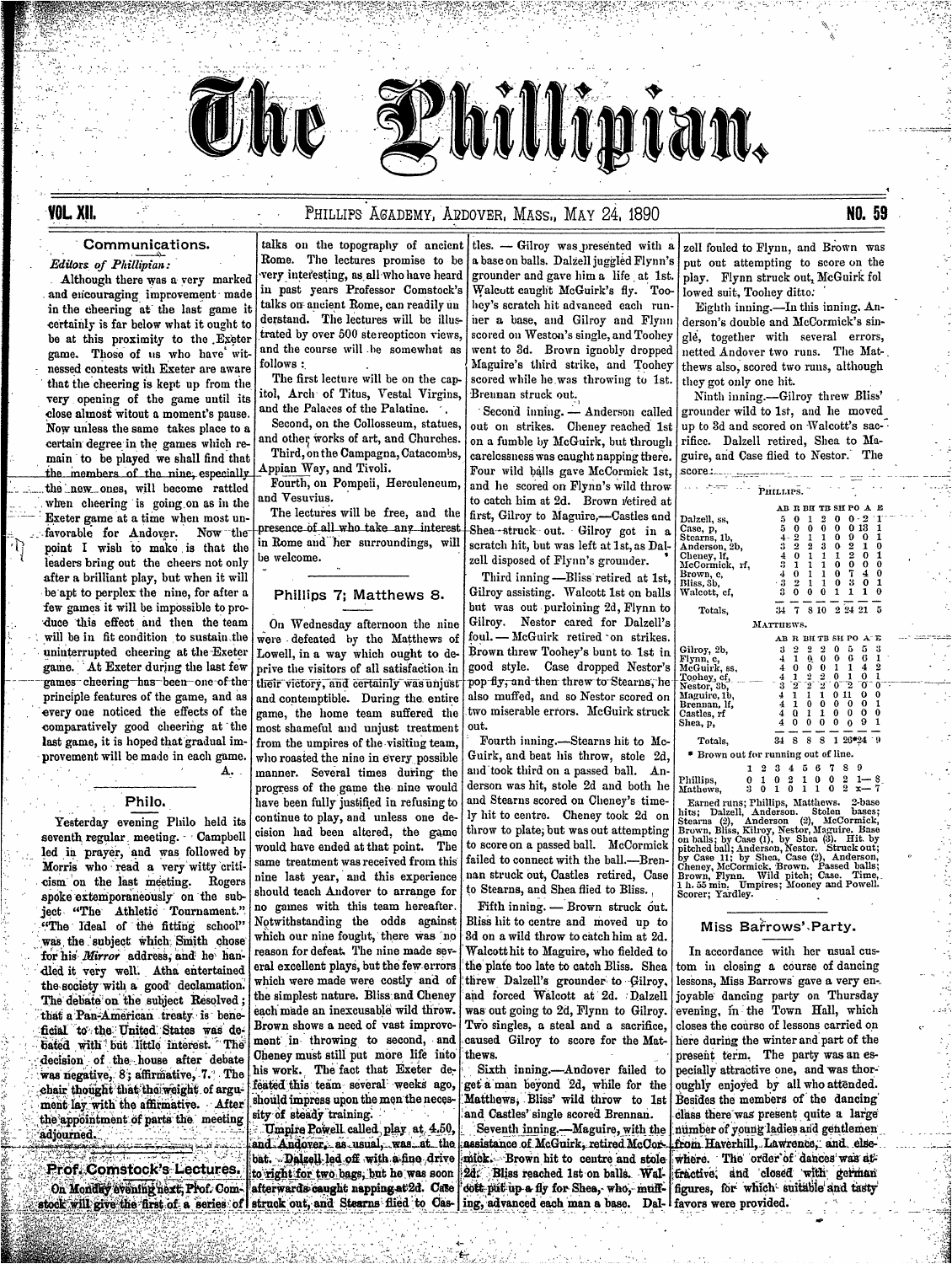## The Phillipian.

Entered as second-class matter at Andover Post Office. - -

 $32.00$ . Annual Subscription,

C. A. ROBINSON, Managing Editor A. E. ADDIS, Business Manager.

#### EDITORS.

JAMES TAYLOR, JR. '91. D. L. VAILL, '92. G. S. MCLAREN, '92. J. B. NEALE, '92. G. X. MCLANAHAN, '92. F. DE P. TOWNSEND'91. G. R. ATHA, '91.

The Phillipian will be issued every Wednesday and Saturday during the school year except in vacation

All communications must be accompanied by the writer's full name and address, not necessarily for publication unless so desired.

Communications may be addressed to the Phillipian, Andover, Mass., or dropped in the Phillipian<br>box placed in the main hall of the Academy building.

The editors do not hold themselves responsible for the opinions of any correspondent.

#### THE ANDOVER PRESS, PRINTERS.

Every fellow regrets that so insufficient a sum has been subscribed for the proposed running track that the committee are compelled to stop its completion. There may be an idea among some fellows that, because the tournament cannot be held upon the track, all responsibility has ended towards the payment of their subscription. But this is incorrect, as every dollar contributed will be needed to meet bills already contracted. If each fellow who hasn't met his subscription will do so at once, much trouble to the committee will be saved.

The long expected story of the "New Senior at Andover" has made its appearance and the first two chapters are published in the June number of the Wide Awake. The author, Rev. Herbert D. Ward of Andover, graduated in the class of '80, and is one deeply interested in the Academy. Judging from the opening chapters of the story, which will continue for several months, it is safe to say it promises to be very interesting. The title is fitly chosen and the portraiture of the thoughts and feelings of a new student just entering upon school life for the first time is extremely natural and unique. We deem it our duty however to offer a caution to its many readers, otherwise the careless reader will draw a very unfavorable conclusion regarding the school life here at Andover as it exists to-day. It must be distinctly remembered that the reader must place himself in the time of the story itself, and must not lose sight of the fact that the present relation of the students to one another is than different from that of the sixties. Unless the reader bears this important fact in mind, he will form very unfair and unjust ideas of the wholesome spirit which exists now at Phillps as compared with that of years ago.



House Wednesday afternoon by the above score, on the Salem Street campus. The game was exciting only on account of the closeness of the score, and was otherwise marked by heavy batting and poor field work by both teams. The batteries were Tilley and Lineaweaver, Mackey and Knapp. Score by innings:

|                                  | $1\; 2\; 3\; 4\; 5$ |  |                                                                                   |
|----------------------------------|---------------------|--|-----------------------------------------------------------------------------------|
| $\frac{1}{\text{Cheever House}}$ |                     |  | $\begin{array}{ccccc}\n5 & 3 & 1 & 1 & 4-14 \\ 5 & 1 & 1 & 2 & 4-13\n\end{array}$ |

#### **Class Day Committees.**

The following men have been chosen to act on the Senior Class Day committees: executive, Taylor, Perham, Campbell; finance, McDuffee, Emerson, Dodge; music, Bard, Porter, Harrington; printing, Beard, Brown, Eaton; flowers, J. P. Chamberlain, Lyon, Candee.

Class Meeting.

P.A. '91 held a class meeting yesterday morning to determine what course it would take concerning the defraying of a part of the expenses of the annual course of lectures which Prof. Comstock purposes to give shortly. The class voted to make an assessment, and the President appointed as a committee to collect such, Skinner, Adams, and Hooker



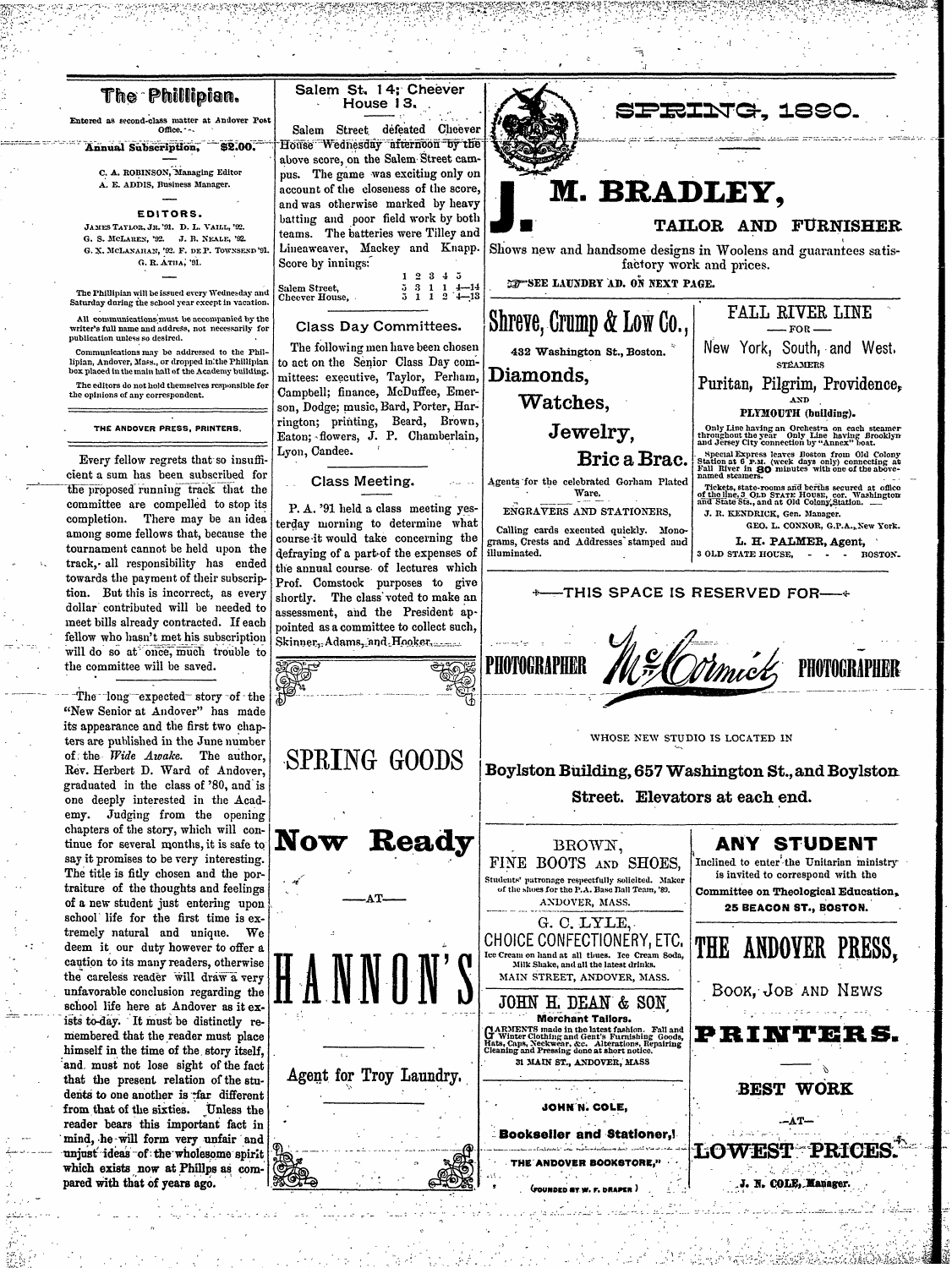